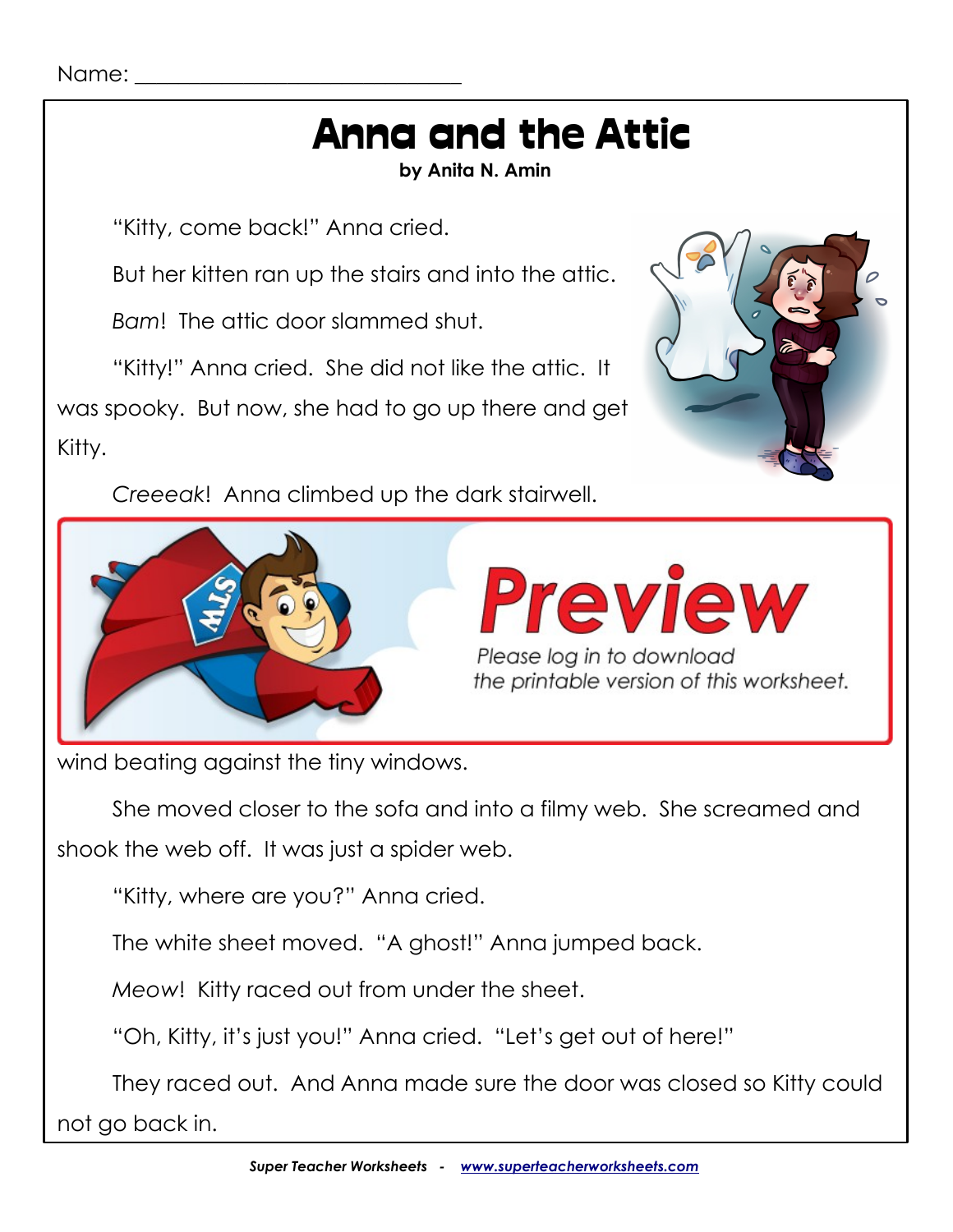#### Name:

## Anna and the Attic

**by Anita N. Amin**

- **1.** Why doesn't Anna like going up to the attic?
	- **a.** She has to climb too many stairs to get there.
	- **b.** She thinks the attic is a scary place.
	- **c.** The dust in the attic makes her sneeze.
	- **d.** She always loses one of her toys when she plays in the attic.
- **2.** Put a check mark  $[\sqrt{\phantom{a}}]$  next to each sentence that makes the attic seem spooky.

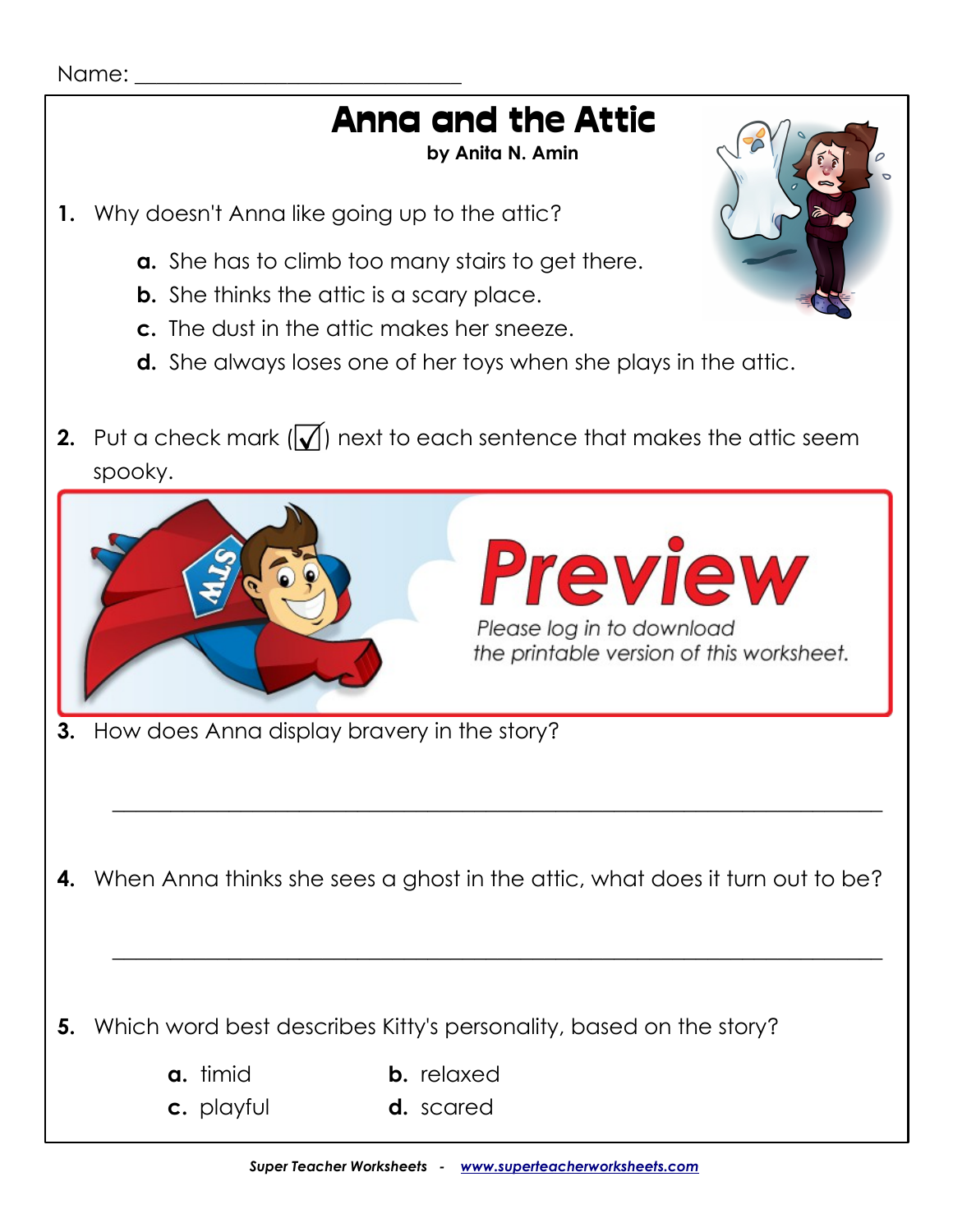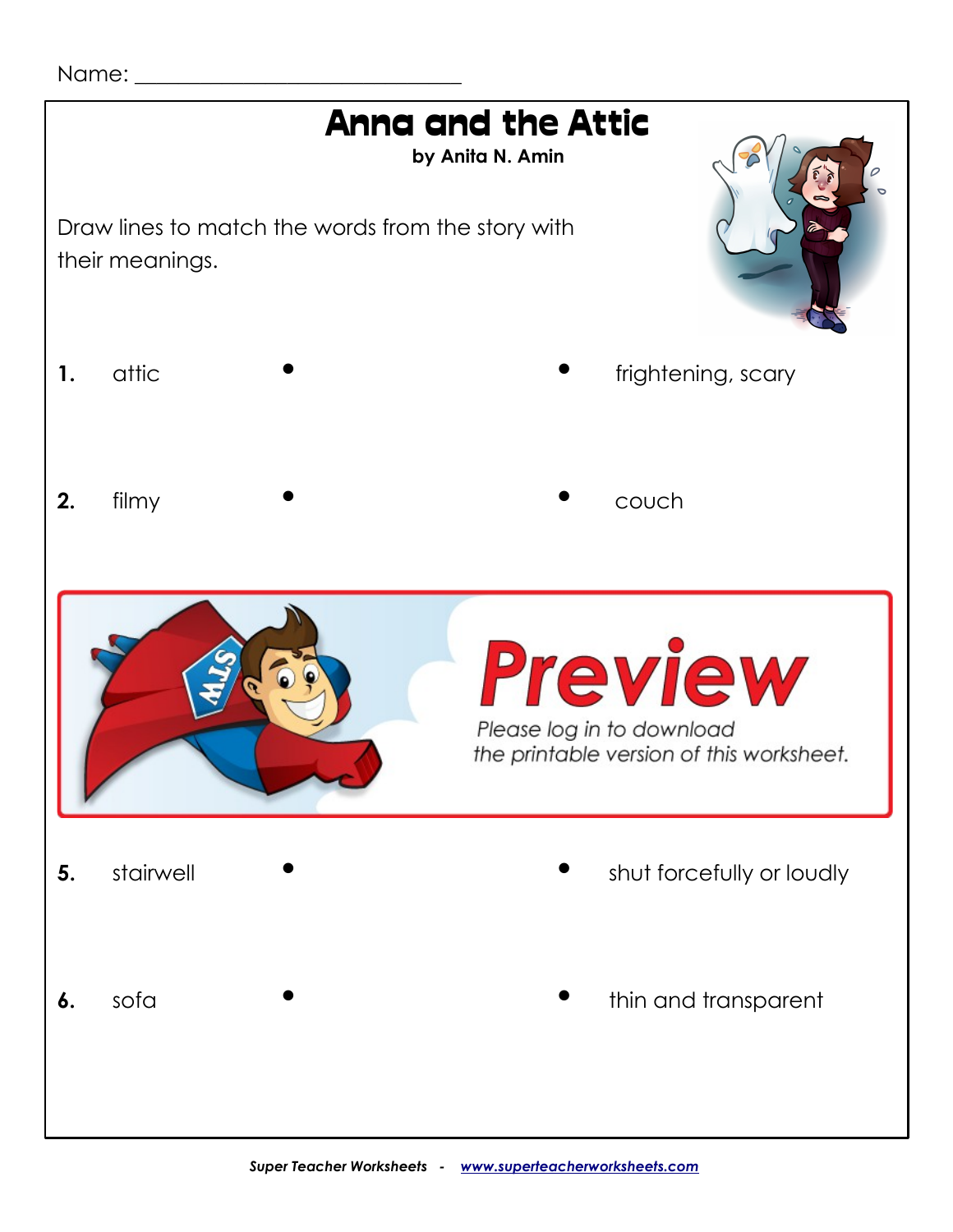## **Anna and the Attic**

by Anita N. Amin

In the story, "Anna and the Attic," Anna didn't want to go up to the attic because she was afraid, but she went there anyway because she wanted to find Kitty.

On the lines below, tell about a time you were afraid of doing something, but you did it anyway. What helped you overcome your fear?







Please log in to download the printable version of this worksheet.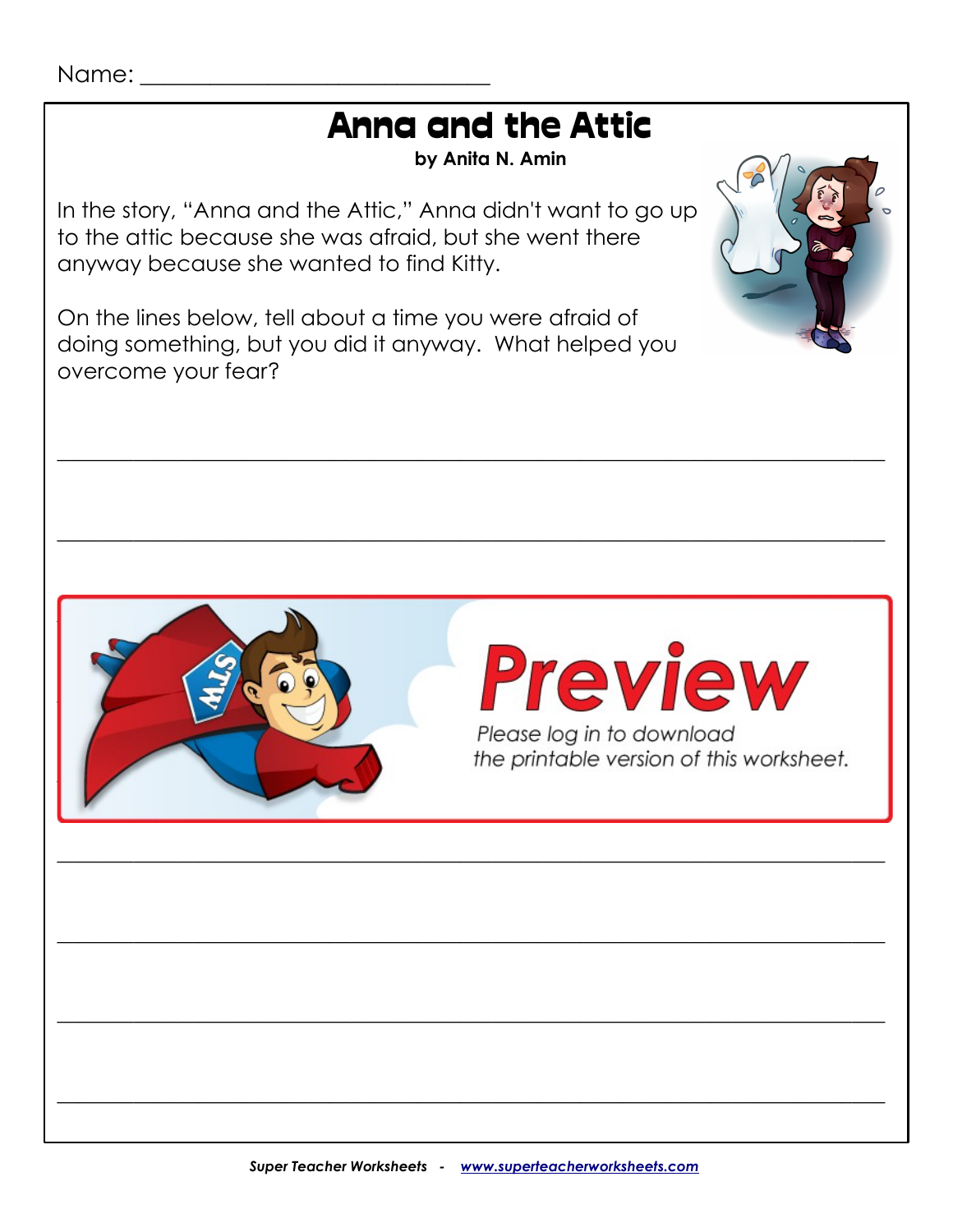### **ANSWER KEY**

## Anna and the Attic

**by Anita N. Amin**

- **1.** Why doesn't Anna like going up to the attic? **b.**
	- **a.** She has to climb too many stairs to get there.
	- **b. She thinks the attic is a scary place.**

**c.** The dust in the attic makes her sneeze.